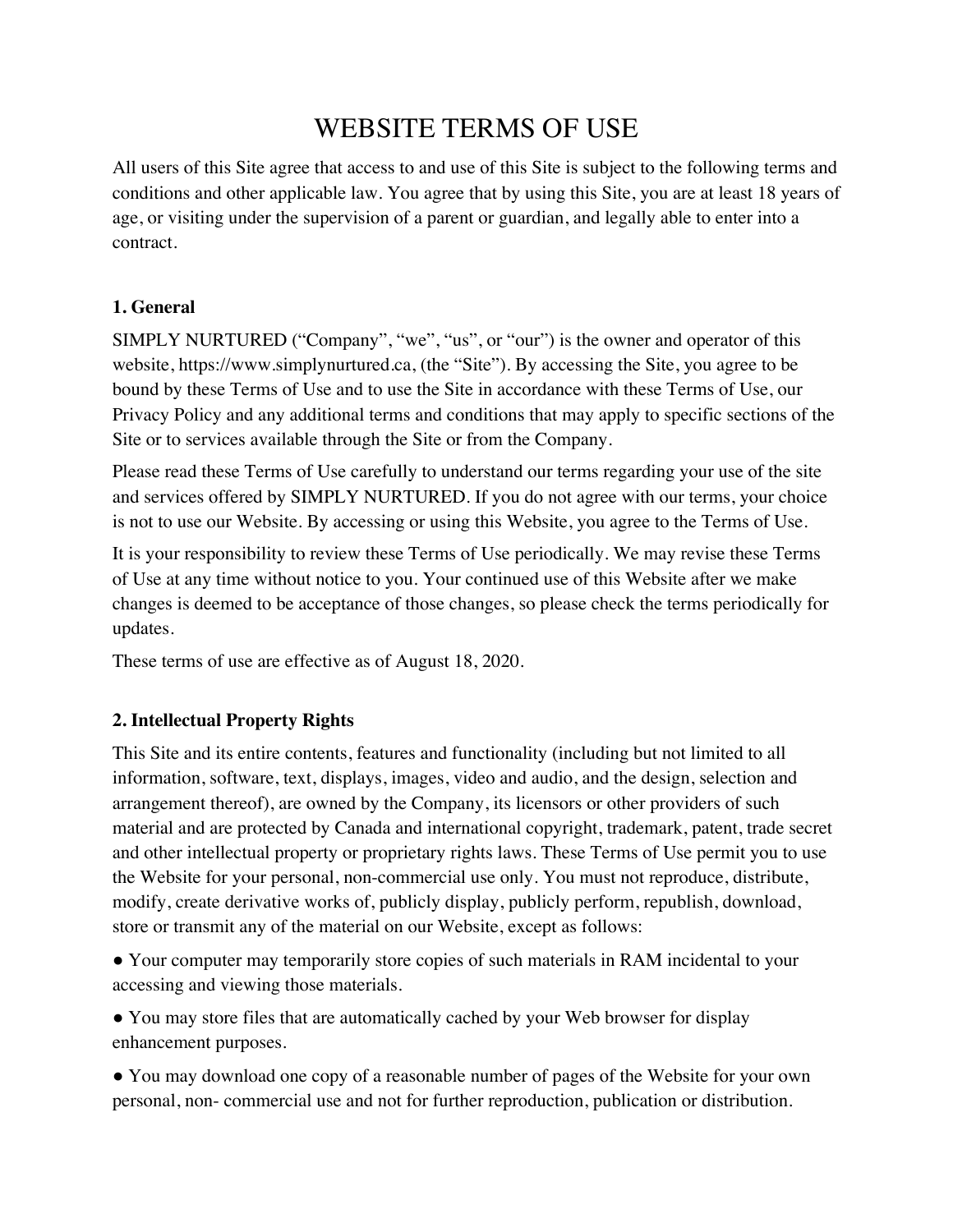• If we provide desktop, mobile or other applications for download, you may download a single copy to your computer or mobile device solely for your own personal, non-commercial use, provided you agree to be bound by our end user license agreement for such applications.

You do not have the right to delete or alter any copyright, trademark or other proprietary rights notices from copies of materials from this site. You must not access or use for any commercial purposes any part of the Website or materials available through the Website. If you print, copy, modify, download or otherwise use or provide any other person with access to any part of the Website in breach of the Terms of Use, your right to use the Website will cease immediately and you must, at our option, return or destroy any copies of the materials you have made. No right, title or interest in or to the Website or any content on the Website is transferred to you, and all rights not expressly granted are reserved by the Company. Any use of the Website not expressly permitted by these Terms of Use is a breach of these Terms of Use and may violate copyright, trademark and other laws.

#### **3. User Contributions**

The Website may contain testimonials, profiles, forums, and other interactive features (collectively, "Interactive Services") that allow users to post, submit, publish, display or transmit to other users or other persons (hereinafter, "post") content or materials (collectively, "User Contributions") on or through the Website. All User Contributions must comply with the Terms of Use. Any User Contribution you post to the site will be considered non-confidential and nonproprietary. By submitting or posting any materials or content on the Site, you grant us a perpetual, irrevocable, non-terminable, worldwide, royalty-free and non-exclusive license to use, copy, distribute, publicly display, modify, create derivative works, and sublicense such materials or any part of such materials. The Company will be entitled to use any content submitted by you without incurring obligations of confidentiality, attribution or compensation to you. You represent and warrant that:

● You own or control all rights in and to the User Contributions and have the right to grant the license granted above to us and our licensees, successors and assigns.

● All of your User Contributions do and will comply with these Terms of Use. You understand and acknowledge that you are responsible for any User Contributions you submit or contribute, and you, not the Company, have fully responsibility for such content, including its legality, reliability, accuracy and appropriateness. We are not responsible, or liable to any third party, for the content or accuracy of any User Contributions posted by you or any other user of the Website.

#### **4. Content Standards**

These content standards apply to any and all User Contributions and use of Interactive Services.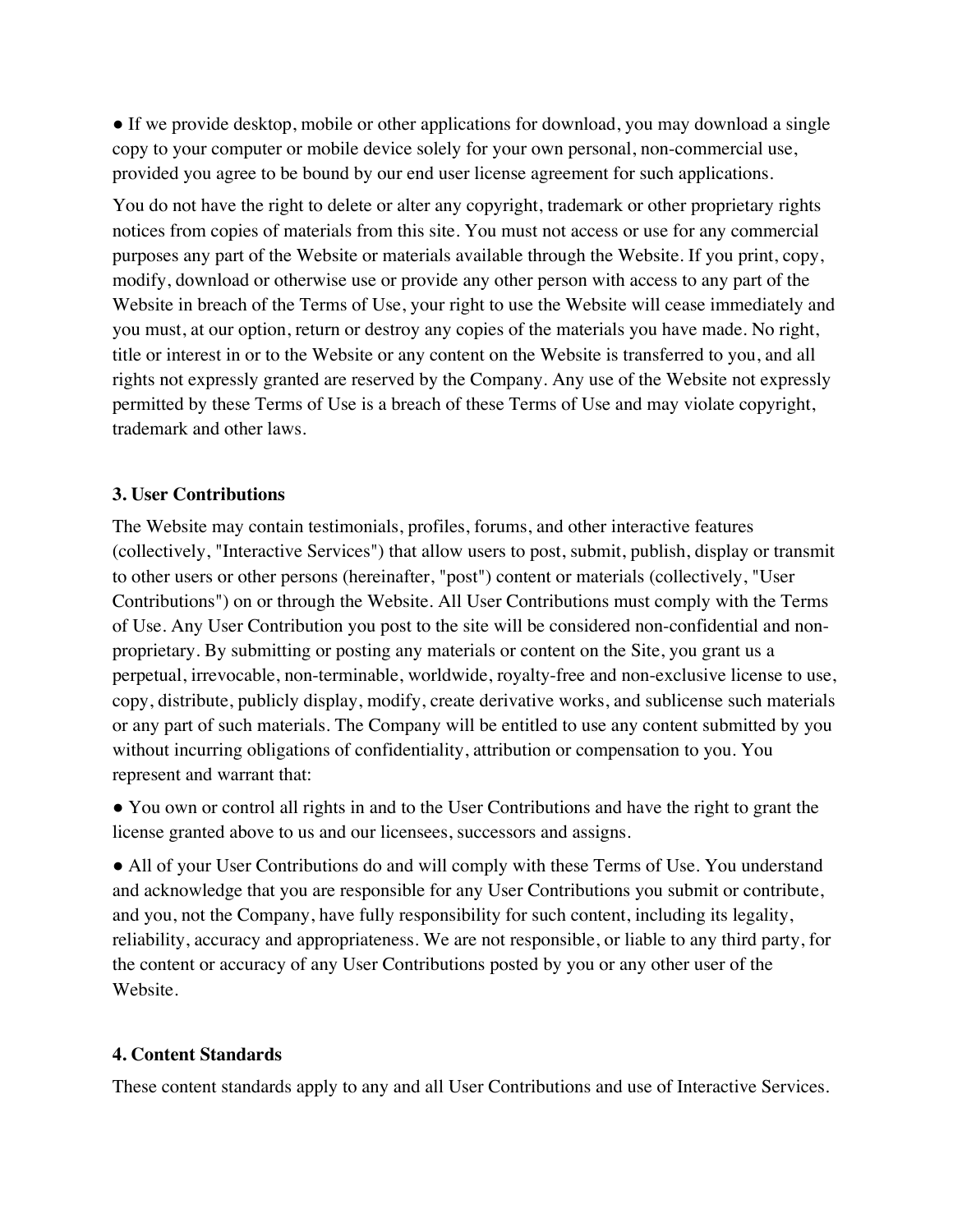User Contributions must in their entirety comply with all applicable federal, provincial, local and international laws and regulations. Without limiting the foregoing, User Contributions must not:

● Contain any material which is defamatory, obscene, indecent, abusive, offensive, harassing, violent, hateful, inflammatory or otherwise objectionable.

● Promote sexually explicit or pornographic material, violence, or discrimination based on race, sex, religion, nationality, disability, sexual orientation or age.

● Infringe any patent, trademark, trade secret, copyright or other intellectual property or other rights of any other person.

• Violate the legal rights (including the rights of publicity and privacy) of others or contain any material that could give rise to any civil or criminal liability under applicable laws or regulations or that otherwise may be in conflict with these Terms of Use and our Privacy Policy.

• Be likely to deceive any person.

● Promote any illegal activity, or advocate, promote or assist any unlawful act.

● Cause annoyance, inconvenience or needless anxiety or be likely to upset, embarrass, alarm or annoy any other person.

● Impersonate any person, or misrepresent your identity or affiliation with any person or organization.

● Involve commercial activities or sales, such as contests, sweepstakes and other sales promotions, barter, or advertising.

● Give the impression that they emanate from or are endorsed by us or any other person or entity, if this is not the case.

Please note that we do not review all material before it is posted on the Website, and cannot ensure prompt removal of objectionable material after it has been posted. Accordingly, we assume no liability for any action or inaction regarding transmissions, communications or content provided by any user or third party. We have no liability or responsibility to anyone for performance or non-performance of the activities described in this section.

## **5. Links from the Website**

If the Website contains links to other sites and resources provided by third parties, these links are provided for your convenience only. This includes links contained in advertisements, including banner advertisements and sponsored links. We have no control over the contents of those sites or resources, and accept no responsibility for them or for any loss or damage that may arise from your use of them. If you decide to access any of the third party websites linked to or from this Website, you do so entirely at your own risk and are subject to the terms and conditions of use for such websites.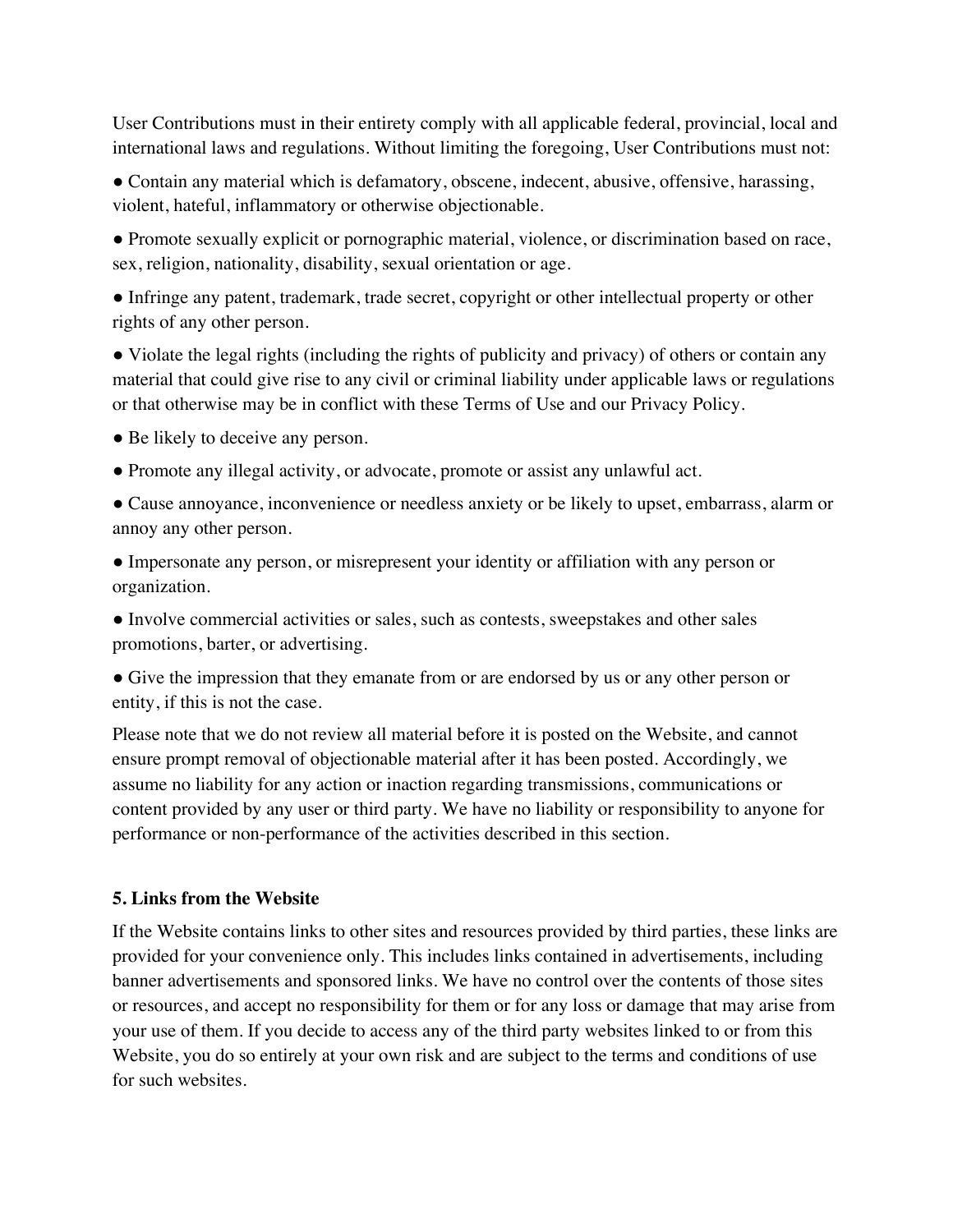#### **6. Prohibited Uses**

You may use the Website only for lawful purposes and in accordance with these Terms of Use. You agree not to use the Website:

In any way that violates any applicable federal, provincial, local or international law or regulation (including, without limitation, any laws regarding the export of data or software to and from Canada or other countries).

● For the purpose of exploiting, harming or attempting to exploit or harm minors in any way by exposing them to inappropriate content, asking for personally identifiable information or otherwise.

● To transmit, or procure the sending of, any advertising or promotional material [without our prior written consent], including any "junk mail", "chain letter" or "spam" or any other similar solicitation.

● To impersonate or attempt to impersonate the Company, a Company employee, another user or any other person or entity (including, without limitation, by using email addresses associated with any of the foregoing).

● To engage in any other conduct that restricts or inhibits anyone's use or enjoyment of the Website, or which, as determined by us, may harm the Company or users of the Website or expose them to liability.

● Use the Website in any manner that could disable, overburden, damage, or impair the site or interfere with any other party's use of the Website, including their ability to engage in real time activities through the Website.

● Use any robot, spider or other automatic device, process or means to access the Website for any purpose, including monitoring or copying any of the material on the Website.

• Use any manual process to monitor or copy any of the material on the Website or for any other unauthorized purpose without our prior written consent.

● Use any device, software or routine that interferes with the proper working of the Website.

• Introduce any viruses, trojan horses, worms, logic bombs or other material which is malicious or technologically harmful.

● Attempt to gain unauthorized access to, interfere with, damage or disrupt any parts of the Website, the server on which the Website is stored, or any server, computer or database connected to the Website.

- Attack the Website via a denial-of-service attack or a distributed denial-of-service attack.
- Otherwise attempt to interfere with the proper working of the Website.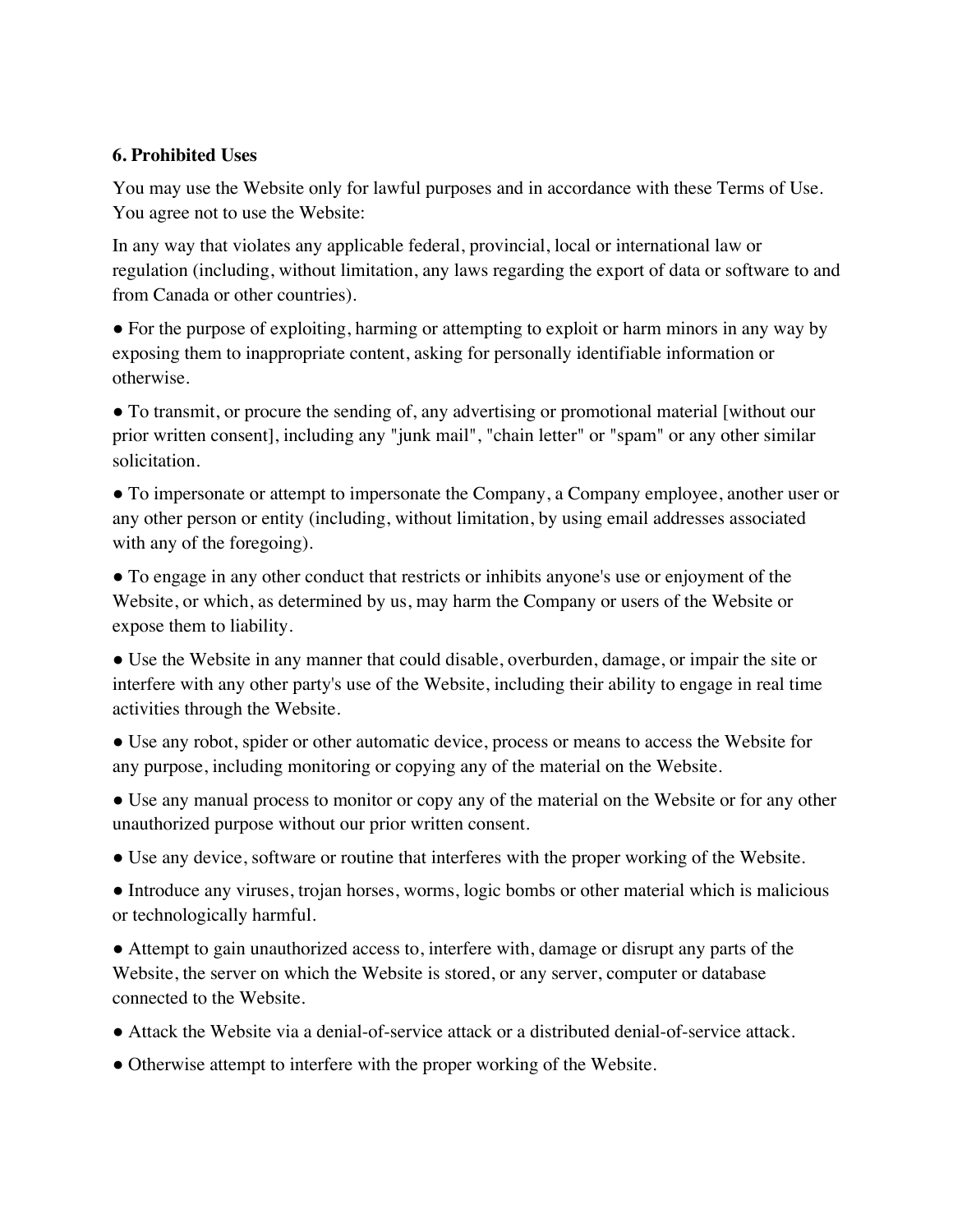## **7. Monitoring and Enforcement**

We have the right to:

● Remove or refuse to post any User Contributions for any or no reason at our sole discretion.

• Take any action with respect to any User Contribution that we deem necessary or appropriate at our sole discretion, including if we believe that such User Contribution violates the Terms of Use, including the Content Standards, infringes any intellectual property right or other right of any person or entity, threatens the personal safety of users of the Website or the public or could create liability for the Company.

● Disclose your identity or other information about you to any third party who claims that material posted by you violates their rights, including their intellectual property rights or their right to privacy.

● Take appropriate legal action, including without limitation, referral to law enforcement, for any illegal or unauthorized use of the Website.

• Terminate or suspend your access to all or part of the Website for any or no reason, including without limitation, any violation of these Terms of Use. Without limiting the foregoing, we have the right to fully cooperate with any law enforcement authorities or court order requesting or directing us to disclose the identity or other information of anyone posting any materials on or through the Website.

YOU WAIVE AND HOLD HARMLESS THE COMPANY FROM ANY CLAIMS RESULTING FROM ANY ACTION TAKEN BY THE COMPANY DURING OR AS A RESULT OF ITS INVESTIGATIONS AND FROM ANY ACTIONS TAKEN AS A CONSEQUENCE OF INVESTIGATIONS BY EITHER THE COMPANY OR LAW ENFORCEMENT AUTHORITIES.

# **8. Reliance on Information Posted**

The information presented on or through the Website is made available solely for general information purposes. We do not warrant the accuracy, completeness or usefulness of this information. Any reliance you place on such information is strictly at your own risk.

We disclaim all liability and responsibility arising from any reliance placed on such materials by you or any other visitor to the Website, or by anyone who may be informed of any of its contents.

This Website may include content provided by third parties, including materials provided by other users, bloggers and third-party licensors, syndicators, aggregators and/or reporting services. All statements and/or opinions expressed in these materials, and all articles and responses to questions and other content, other than the content provided by the Company, are solely the opinions and the responsibility of the person or entity providing those materials. These materials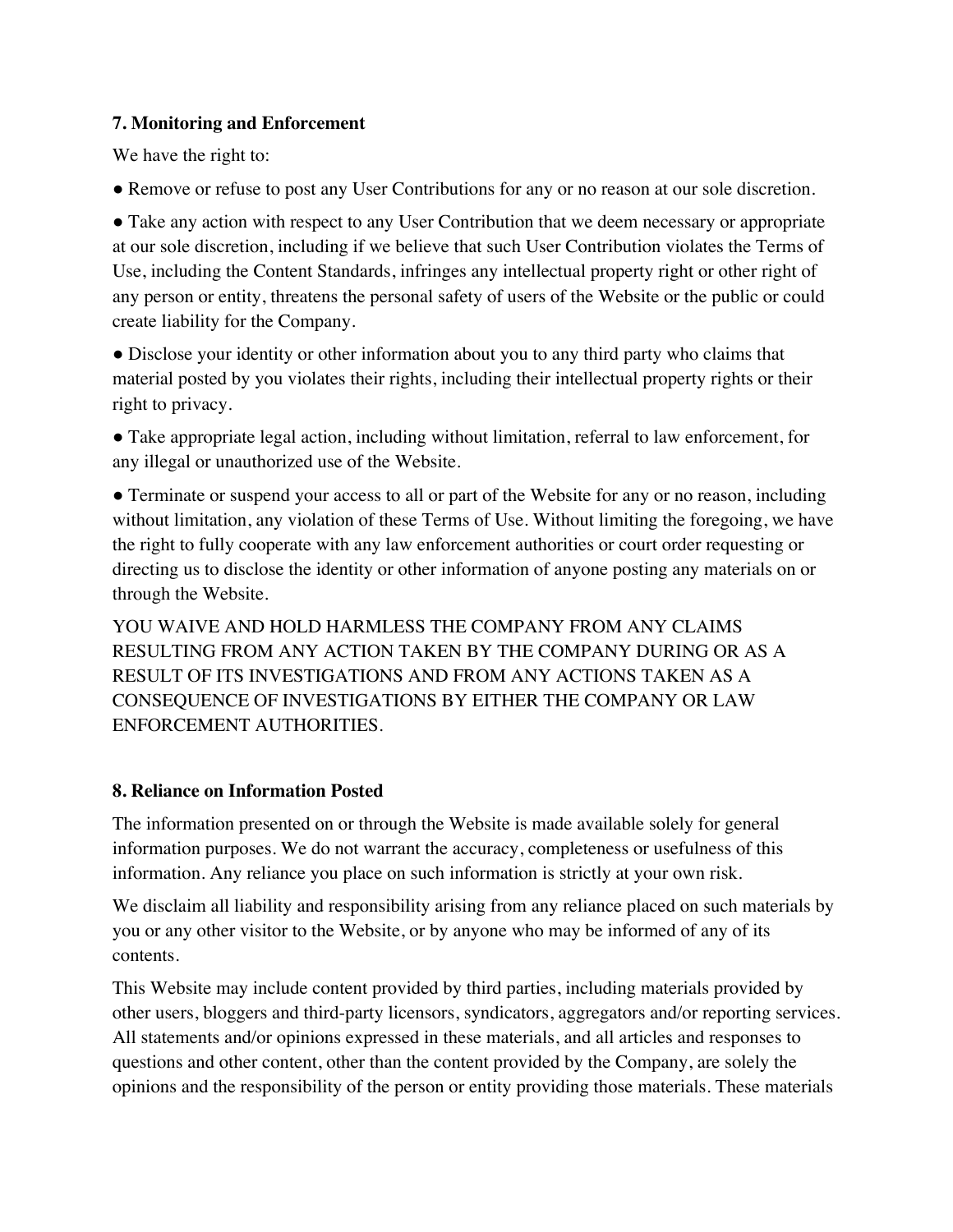do not necessarily reflect the opinion of the Company. We are not responsible, or liable to you or any third party, for the content or accuracy of any materials provided by any third parties.

# **9. Copyright Infringement; Notice and Take Down Procedures**

The Company specifically prohibits the posting of any content that violates or infringes the copyright rights and/or other intellectual property rights (including rights of privacy and publicity) of any person or entity. If you believe that any material contained on this Site infringes your copyright or other intellectual property rights, you should notify us of your copyright infringement claim in accordance with the following procedure. The Company will process notices of alleged infringement that it receives and will take appropriate action as required by the Digital Millennium Copyright Act ("DMCA"). The DMCA requires that notifications of claimed copyright infringement should be sent to the following email address: jenna@simplynurtured.ca.

To be effective, the notification must be in writing and contain the following information (DMCA, 17 U.S.C. §512(c)(3)):

● Physical or electronic signature of a person authorized to act on behalf of the owner of an exclusive right that is allegedly infringed;

● Identification of the copyrighted work claimed to have been infringed, or, if multiple copyrighted works at a single online site are covered by a single notification, a representative list of such works at that site;

• Identification of the material that is claimed to be infringing or to be the subject of infringing activity and that is to be removed or access to which is to be disabled, and information reasonably sufficient to permit the service provider to locate the material;

• Information reasonably sufficient to permit the service provider to contact the complaining party, such as an address, telephone number, and, if available, an electronic mail address at which the complaining party may be contacted;

● A statement that the complaining party has a good faith belief that use of the material in the manner complained of is not authorized by the copyright owner, its agent, or the law; and

● A statement that the information in the notification is accurate, and under penalty of perjury, that the complaining party is authorized to act on behalf of the owner of an exclusive right that is allegedly infringed.

## **10. Changes to the Website**

We may update the content on this Website from time to time, but its content is not necessarily complete or up-to-date. Any of the material on the Website may be out of date at any given time, and we are under no obligation to update such material.

## **11. Accessing the Website and Account Security**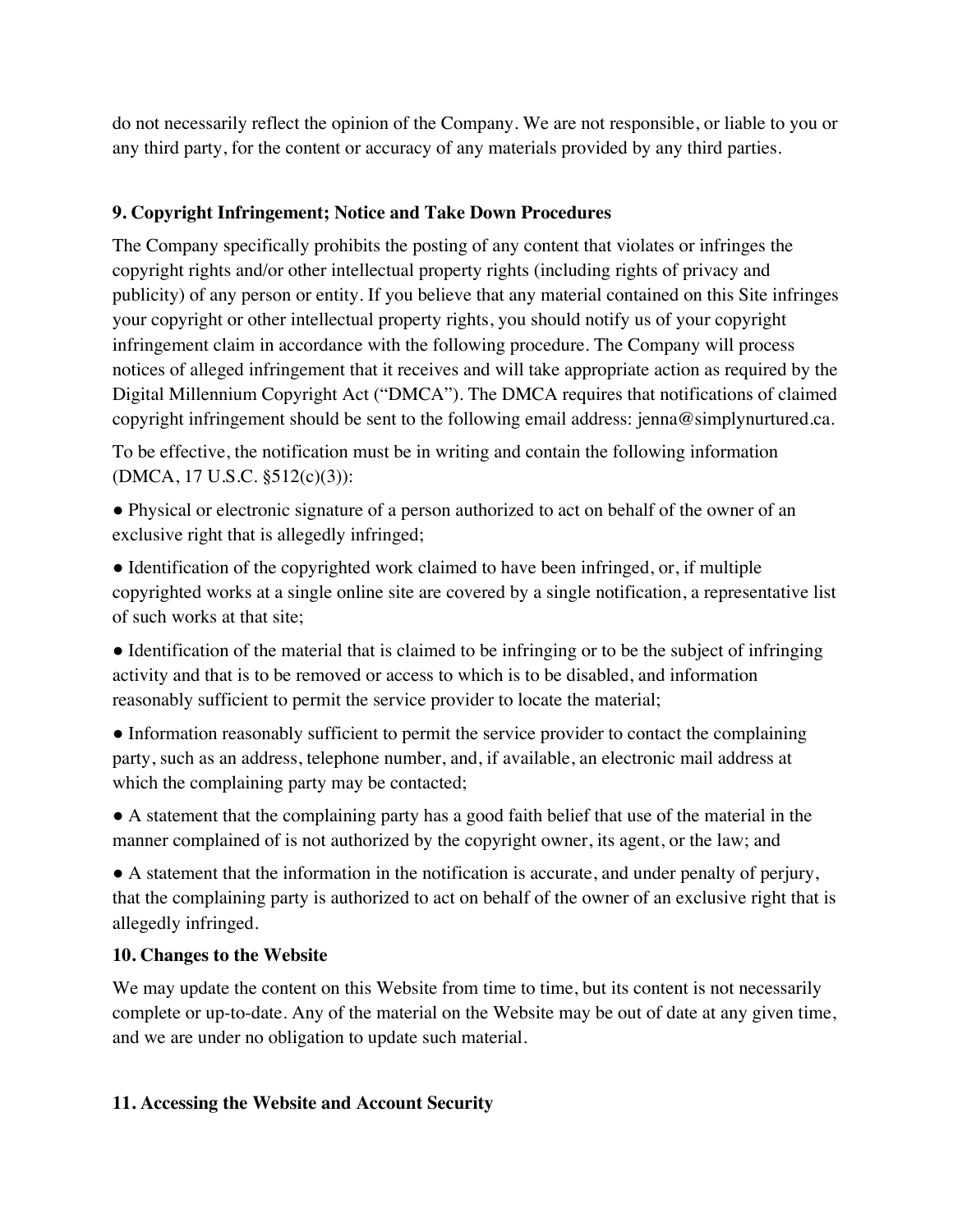We reserve the right to withdraw or amend this Website, and any service or material we provide on the Website, at our sole discretion without notice. We will not be liable if for any reason all or any part of the Website is unavailable at any time or for any period. From time to time, we may restrict access to some parts of the Website, or the entire Website, to users, including registered users.

## **12. Geographic Restrictions**

The owner of the Website is based in the province of Alberta in Canada. We provide this Website for use only by persons located in the Canada. We make no claims that the Website or any of its content is accessible or appropriate outside of Canada. Access to the Website may not be legal by certain persons or in certain countries. If you access the Website from outside Canada, you do so on your own initiative and are responsible for compliance with local laws.

**13. Order Acceptance** You agree that your order is an offer to buy, under these Terms, all products and services listed in your order. All orders must be accepted by us or we will not be obligated to sell the products or services to you. We may choose not to accept any orders at our sole discretion. After having received your order, we will send you a confirmation email with your order number and details of the items you have ordered. Acceptance of your order and the formation of the contract of sale between Company and you will not take place unless and until you have received your order confirmation email.

## **14. Prices and Payment Terms**

All prices posted on this Site are subject to change without notice. The price charged for a product will be the price in effect at the time the order is placed and will be set out in your order confirmation email. Price increases will only apply to orders placed after such changes. Posted prices do not include taxes or charges for shipping and handling. All such taxes and charges will be added to your merchandise total and will be itemized in your shopping cart and in your order confirmation email. We are not responsible for pricing, typographical or other errors in any offer by us and we reserve the right to cancel any orders arising from such errors.

Terms of payment are at our sole discretion and payment must be received by us before our acceptance of an order. You represent and warrant that (i) the payment information you supply to us is true, correct and complete, (ii) you are duly authorized to use such payment for the purchase, (iii) charges incurred by you will be honored by your payment institution, and (iv) you will pay charges incurred by you at the posted prices, including all applicable taxes, if any.

## **15. Final Sale; Returns; Exchanges**

If you are unhappy with your online purchase you may request a refund within 14 days of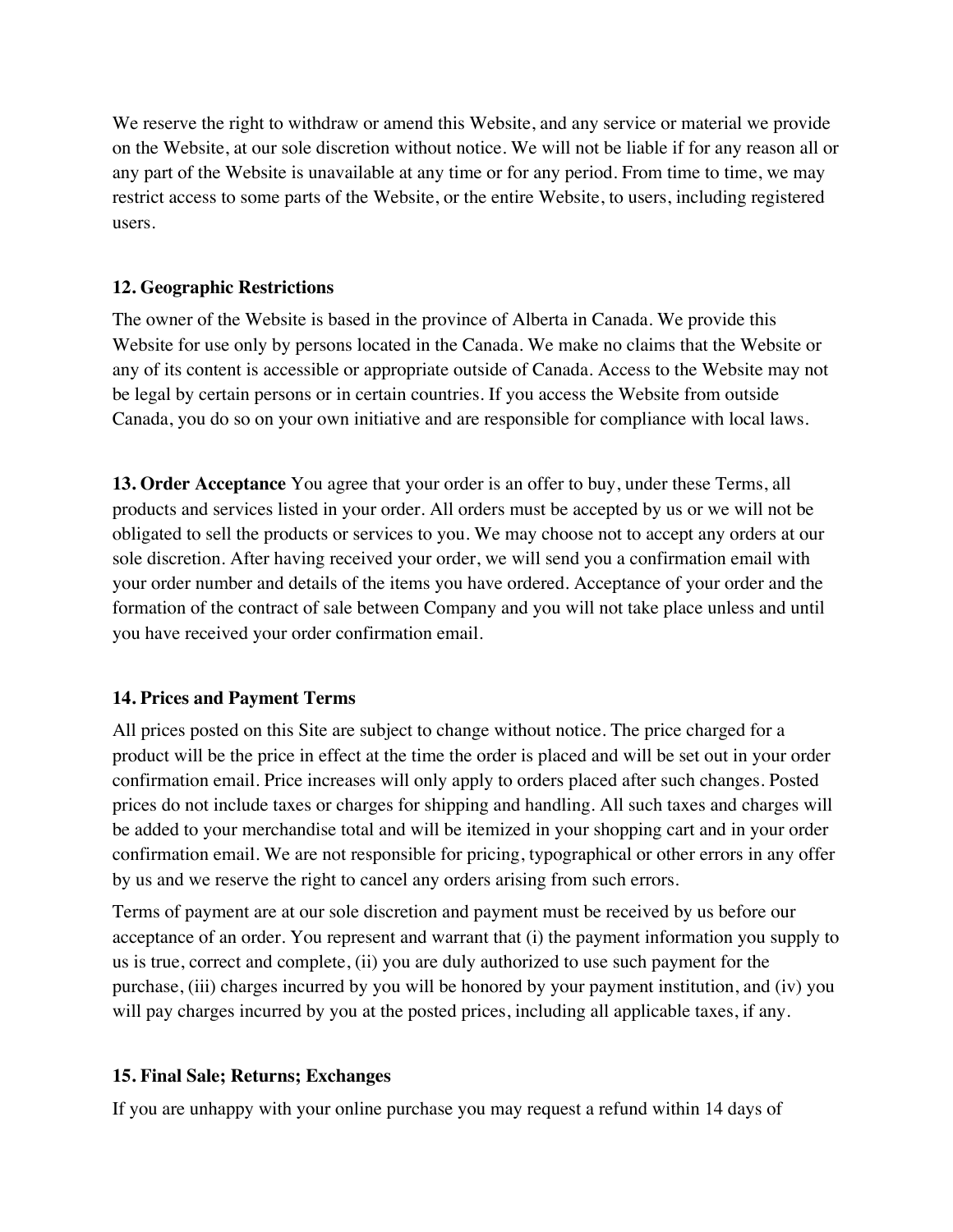purchase. You may be required to show us proof that you actually did the work (completed workbooks or discussion prompts).

#### **16. Not for Resale**

You agree to comply with all applicable laws and regulations of the various provinces and of Canada. You represent and warrant that you are buying products or services from the Site for your own use only, and not for resale.

#### **17. License to Use Purchased Digital Materials**

In accordance with the terms herein, and in consideration for digital purchases made from the Site, Company grants to You, and You accept from Company, a non-exclusive and nontransferable license (the "License") to use the current version of our digital materials ("Digital Materials"). Digital Materials includes any purchased ebooks, online courses, templates, photos, or other digitally available materials. You agree to use and access the Digital Materials solely for Your own personal educational purposes. You have no implied rights to the License of Digital Materials. Except as is otherwise expressly permitted in this Agreement, the use of the Digital Materials is restricted so no one may do any of the following or aid anyone in such endeavor: (a) Sublicense, sell, lease, or rent the Digital Materials; (b) Decompile, disassemble, reverse engineer or attempt to derive the source code from or structure of the Digital Materials; (c) Create a derivative work that is based on any portion of the Digital Materials; (d) Rewrite any portion of the Digital Materials or use any portion of the Digital Materials in connection with creating any work that is similar in function, content or appearance to any portion of the Digital Materials; (e) Remove any proprietary notice from the Digital Materials; (f) Copy, reproduce, distribute, or in any way duplicate all or any part of the Digital Materials; (g) export or re-export the Digital Materials or any portion thereof in violation of the export control laws or regulations of Canada (h) engage in, facilitate, or further any unlawful conduct; and/or (i) damage, disable, overburden, or impair any Company Website (or the networks connected to any Company Website) or interfere with anyone else's ability to access or use the Digital Materials.

#### **18. Disclaimer of Warranties**

**WE DISCLAIM ALL WARRANTIES, INCLUDING WITHOUT LIMITATION, THOSE OF NON- INFRINGEMENT, MERCHANTABILITY, FITNESS FOR A PARTICULAR PURPOSE, AND ANY WARRANTIES ARISING FROM A COURSE OF DEALING, COURSE OF PERFORMANCE, OR USAGE OF TRADE WITH RESPECT TO THE SITE, OR ANY CONTENT OR ANY INFORMATION, GOODS, OR SERVICES THAT ARE AVAILABLE OR ADVERTISED OR SOLD THROUGH THE SITE. OUR RESPONSIBILITY FOR DEFECTIVE PRODUCTS IS LIMITED TO REPAIR OR**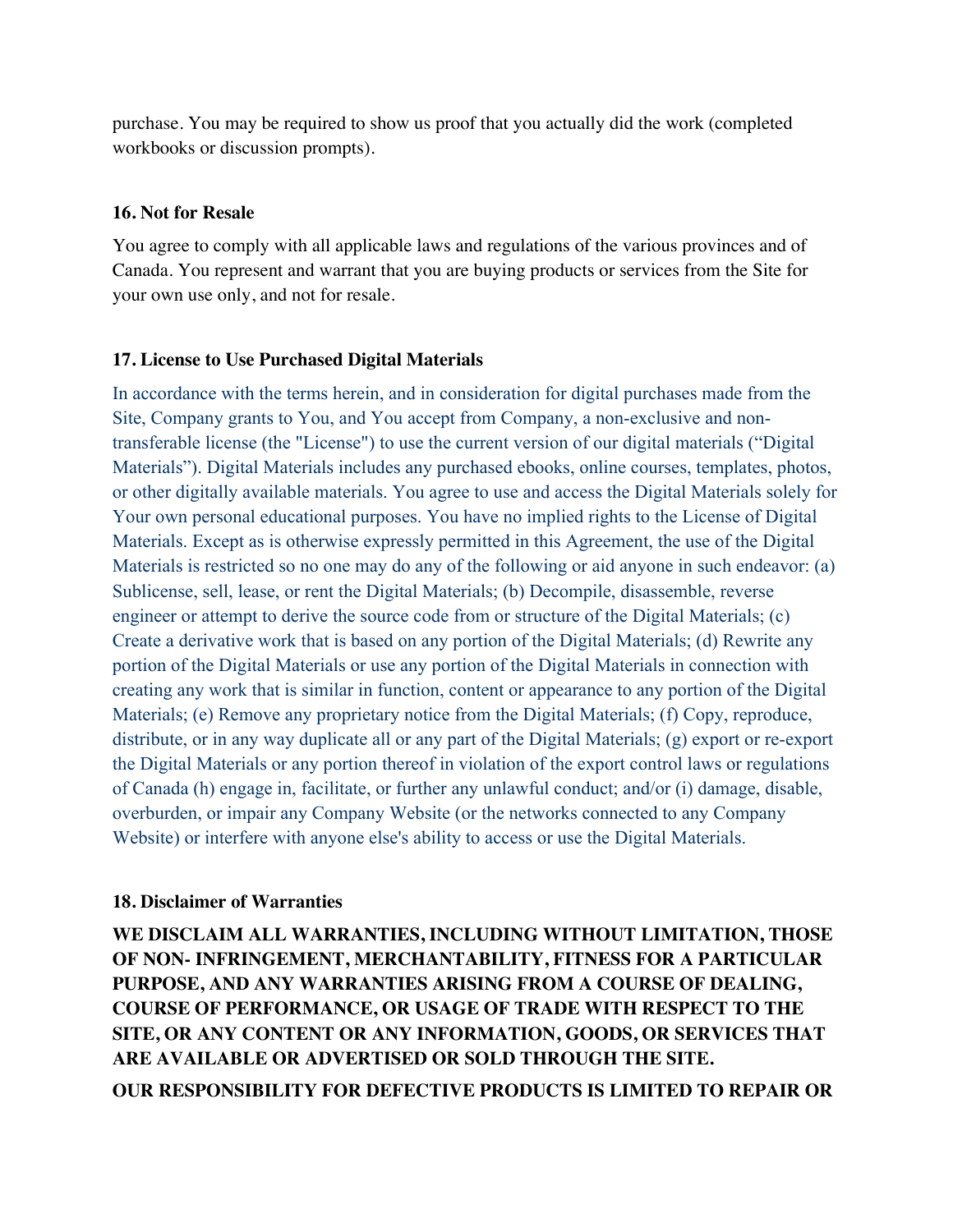**REPLACEMENT OF THE PRODUCT AND COMPLIMENTARY SHIPPING FEES AT OUR SOLE DISCRETION. NO PERFORMANCE OR OTHER CONDUCT, NOR ANY ORAL OR WRITTEN INFORMATION, STATEMENT, OR ADVICE PROVIDED BY US OR ANY OF OUR AGENTS OR EMPLOYEES WILL CREATE A WARRANTY, OR IN ANY WAY INCREASE THE SCOPE OR DURATION OF THIS LIMITED WARRANTY.**

**THE SITE AND ALL CONTENT ARE AVAILABLE "AS IS." COMPANY DOES NOT WARRANT THAT THE SITE OR ANY CONTENT WILL BE UNINTERRUPTED OR ERROR-FREE. THERE MAY BE DELAYS, OMISSIONS, INTERRUPTIONS, AND INACCURACIES IN THE NEWS, INFORMATION, OR OTHER MATERIALS AVAILABLE THROUGH THE SITE OR ANY CONTENT.**

**WE DO NOT PROVIDE OR AUTHORIZE THE PROVISION OF MEDICAL, LEGAL, OR OTHER PROFESSIONAL ADVICE THROUGH THE SITE OR ANY CONTENT, AND SO WE DISCLAIM ANY RESPONSIBILITY FOR THE ACCURACY OR RELIABILITY OF MEDICAL, LEGAL, OR OTHER PROFESSIONAL INFORMATION THAT IS CONTAINED WITHIN THE SITE OR ANY CONTENT. RATHER THAN RELYING ON THIS INFORMATION, YOU SHOULD SEEK ADVICE FROM A QUALIFIED PROFESSIONAL.**

**WE RESERVE THE RIGHT TO CORRECT ANY ERRORS OR OMISSIONS IN THE SITE OR CONTENT. WE DO NOT GUARANTEE OR WARRANT THAT THE SITE, CONTENT, OR MATERIALS THAT MAY BE DOWNLOADED FROM THE FOREGOING DO NOT CONTAIN VIRUSES, WORMS, "TROJAN HORSES," OR OTHER DESTRUCTIVE MATERIALS. WE ARE NOT LIABLE FOR ANY DAMAGES OR HARM ATTRIBUTABLE TO SUCH FEATURES.**

# **19. LIMITATION OF LIABILITY.**

**IN NO EVENT SHALL THE COMPANY HAVE ANY LIABILITY TO YOU FOR ANY LOST PROFITS, LOSS OF USE, BUSINESS INTERRUPTION, COSTS OF PROCUREMENT OF SUBSTITUTE GOODS OR SERVICES, OR FOR ANY DIRECT, INDIRECT, SPECIAL, INCIDENTAL, MULTIPLE, EXEMPLARY, PUNITIVE, OR CONSEQUENTIAL DAMAGES HOWEVER CAUSED AND, WHETHER IN CONTRACT, TORT OR UNDER ANY OTHER THEORY OF LIABILITY, WHETHER OR NOT THE PARTY HAS BEEN ADVISED OF THE POSSIBILITY OF SUCH DAMAGE; AND IN NO EVENT SHALL THE COMPANY'S LIABILITY EXCEED THE FEES PAID UNDER THIS AGREEMENT, WHETHER IN CONTRACT, TORT OR UNDER ANY OTHER THEORY OF LIABILITY. THE FOREGOING DOES NOT AFFECT ANY LIABILITY WHICH CANNOT BE EXCLUDED OR LIMITED UNDER APPLICABLE LAW.**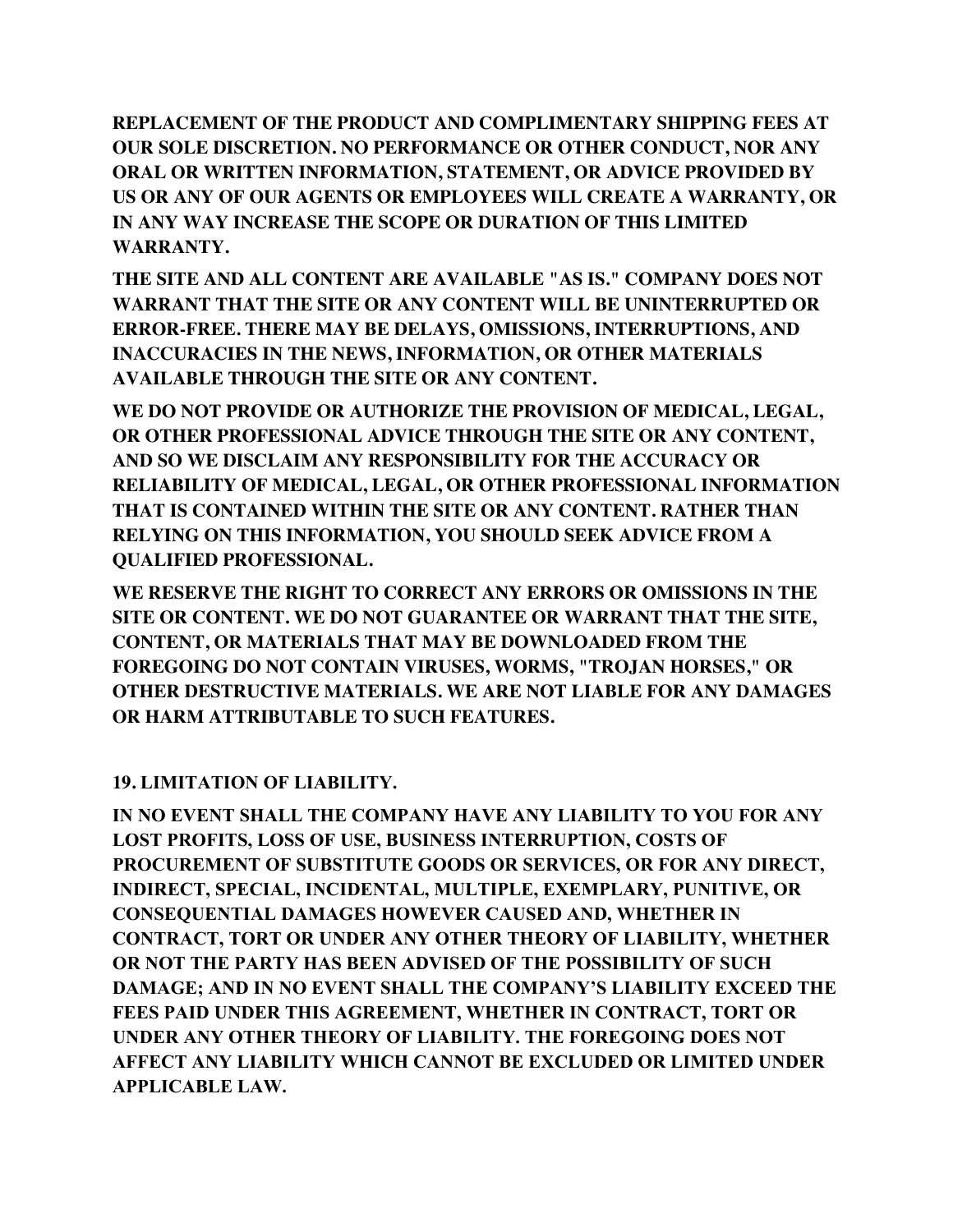#### **20. Indemnification**

You agree to defend, indemnify and hold harmless the Company, its affiliates, licensors and service providers, and its and their respective officers, directors, employees, contractors, agents, licensors, suppliers, successors and assigns from and against any claims, liabilities, damages, judgments, awards, losses, costs, expenses or fees (including reasonable attorneys' fees) arising out of or relating to your violation of these Terms of Use or your use of the Website, including, but not limited to, your User Contributions, any use of the Website's content, services and products other than as expressly authorized in these Terms of Use or your use of any information obtained from the Website.

## **21. Force Majeure**

We will not be liable or responsible to you, nor be deemed to have defaulted or breached these Terms, for any failure or delay in our performance under these Terms when and to the extent such failure or delay is caused by or results from acts or circumstances beyond our reasonable control, including, without limitation, acts of God, flood, fire, earthquake, explosion, governmental actions, war, invasion or hostilities (whether war is declared or not), terrorist threats or acts, riot or other civil unrest, national emergency, revolution, insurrection, epidemic, lockouts, strikes or other labor disputes (whether or not relating to our workforce), or restraints or delays affecting carriers or inability or delay in obtaining supplies of adequate or suitable materials, materials or telecommunication breakdown or power outage.

## **22. Governing Law and Jurisdiction**

All matters relating to the Website and these Terms of Use and any dispute or claim arising therefrom or related thereto (in each case, including non-contractual disputes or claims), shall be governed by and construed in accordance with the internal laws of the Province of Alberta without giving effect to any choice or conflict of law provision or rule. Any legal suit, action or proceeding arising out of, or related to, these Terms of Use or the Website shall be instituted exclusively in the federal courts of Canada or the courts of the Province of Alberta.

You waive any and all objections to the exercise of jurisdiction over you by such courts and to venue in such courts.

## **23. Successors and Assigns**

This agreement shall inure to the benefit of and be binding upon the User and their respective heirs, legal personal representatives, successors and assigns.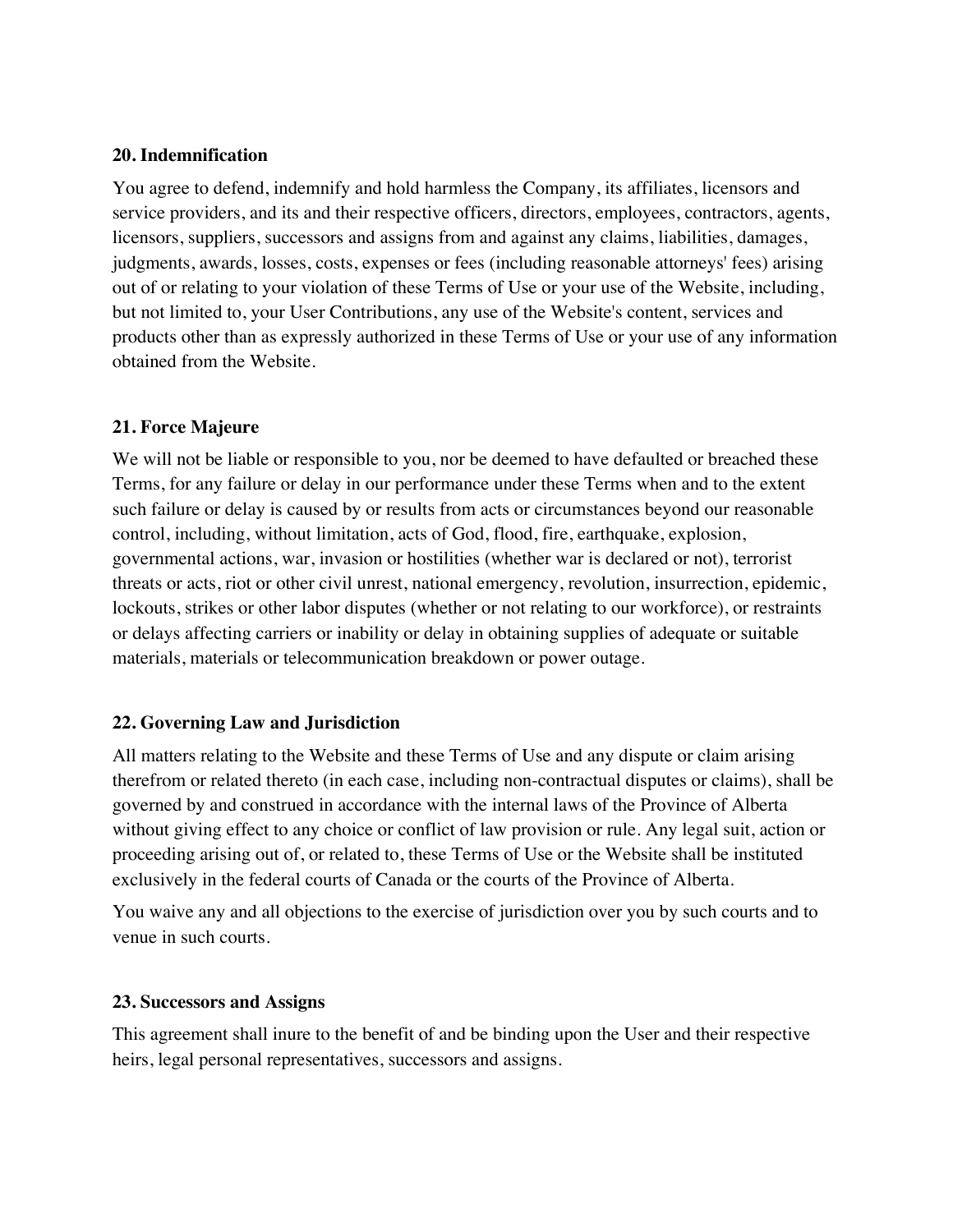## **24. Entire Agreement**

The Terms of Use and our Privacy Policy constitute the sole and entire agreement between you and Company with respect to the Website and supersede all prior and contemporaneous understandings, agreements, representations and warranties, both written and oral, with respect to the Website.

## **25. Waiver and Severability**

No waiver by the Company of any term or condition set forth in these Terms of Use shall be deemed a further or continuing waiver of such term or condition or a waiver of any other term or condition, and any failure of the Company to assert a right or provision under these Terms of Use shall not constitute a waiver of such right or provision.

If any provision of these Terms of Use is held by a court or other tribunal of competent jurisdiction to be invalid, illegal or unenforceable for any reason, such provision shall be eliminated or limited to the minimum extent such that the remaining provisions of the Terms of Use will continue in full force and effect.

#### **26. Your Comments and Concerns**

All other feedback, comments, requests for technical support and other communications relating to the Website should be directed to jenna@simplynurtured.ca.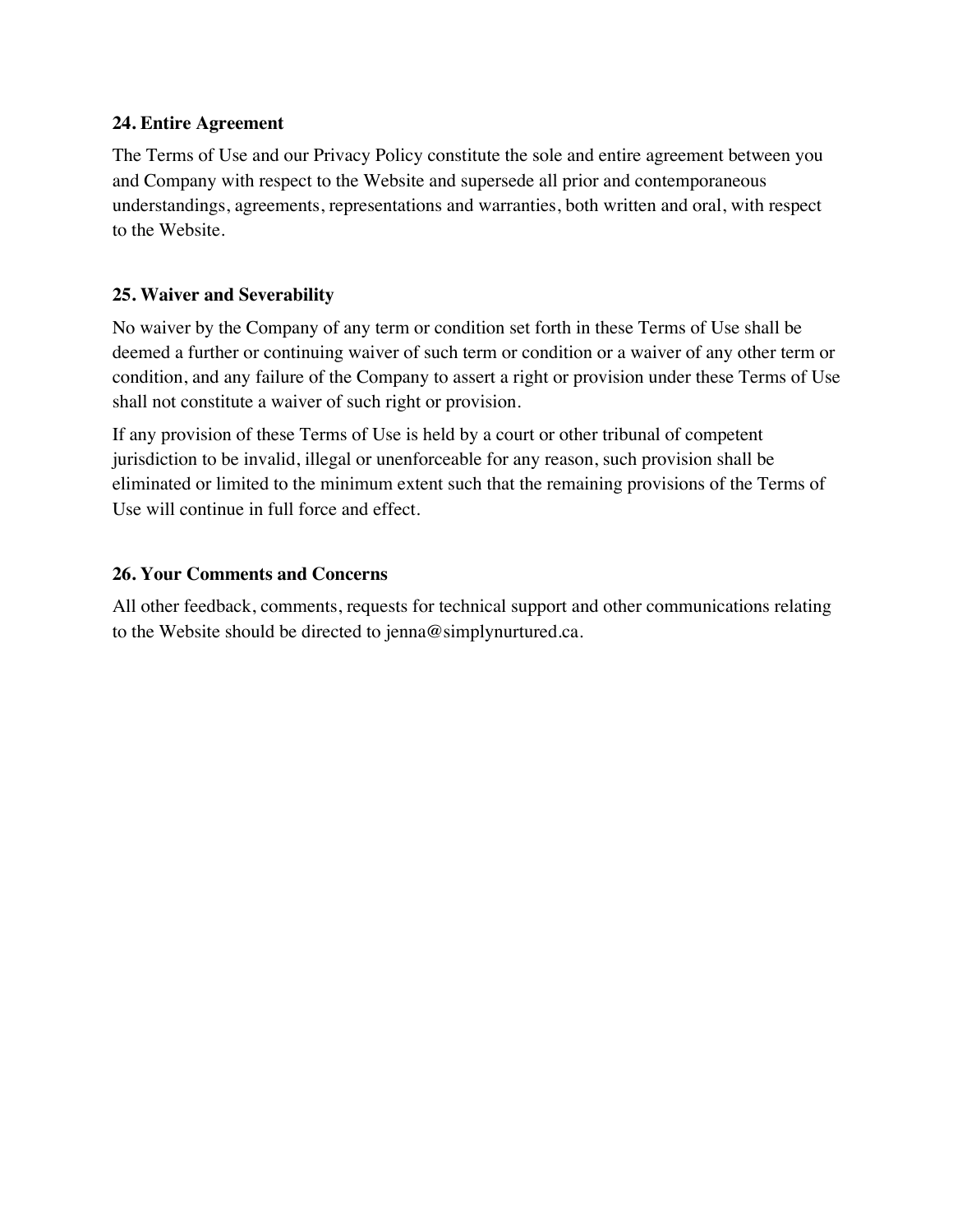# **WEBSITE PRIVACY POLICY**

Your privacy is very important to us.

Our Privacy Policy spells out our commitment to respecting the privacy of visitors to our site. We are very careful with what we do with your information.

This website, https://www.simplynurtured.ca, ("Website") is owned and operated by SIMPLY NURTURED ("Company," "we", "our"). By accessing or using this Website, you agree to this Privacy Policy.

If you do not agree with our policies and practices, your choice is not to use our Website.

This Privacy Policy describes how we collect and use the personal information you provide to us on our Website. It also applies to information we collect on this Website, as well as in email, text, and other electronic messages between you and this Website. It does not apply to information collected by us offline or through any other means, including on any other website operated by Company or any third party.

We may update this Privacy Policy to reflect changes to our information practices. If we make any material changes, we will notify you by email or by means of a notice on this Website prior to the change becoming effective. We encourage you to periodically review this policy for the latest information on our privacy practices.

## **1. Collection and Use of Personal Information**

We collect personal information from you to provide a customized experience on our website.

To opt out of data collection, contact us at jenna@simplynurtured.ca.

## **Browsing**

To ensure proper use of the Website, we automatically gather information about your computer such as your IP address, time and date of visit, browser type, referring/exit pages and operating system.

To ensure proper use of the Website, we collect the following personal information from you:

- · IP address
- · Time and date of visit
- · Browser and operating system information
- · Referring/exit pages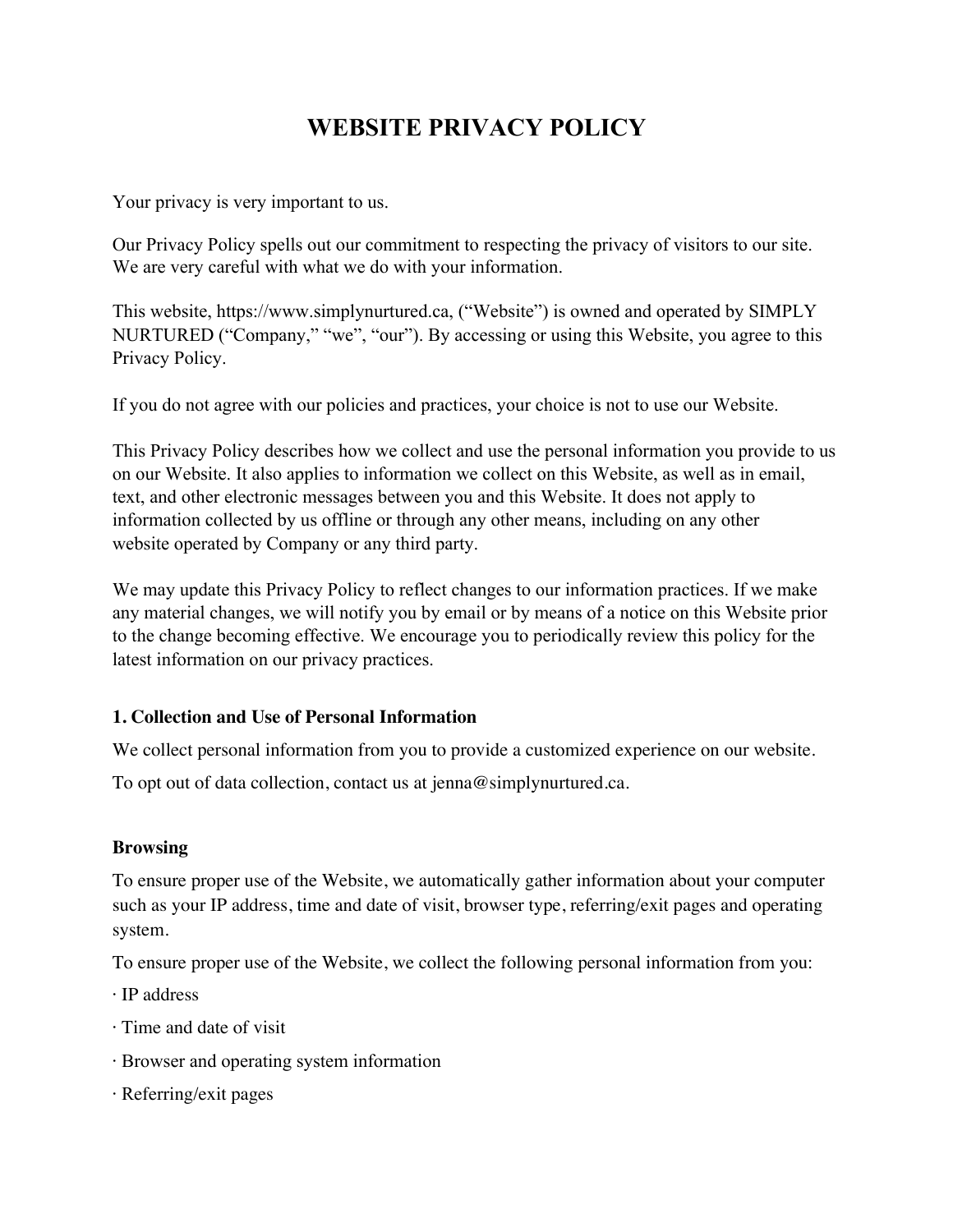We may log this information for system administration, order verification, internal marketing, and system troubleshooting purposes.

We may also use this information:

- To present our Website and its contents to you
- To provide you with information, products, or services
- To fulfill any other purpose for which you provide it

• To carry out our obligations and enforce our rights arising from any contracts entered into between you and us, including for billing and collection

• To notify you about changes to our Website

The data collected will be stored in the database until the expiration of the limitation period for claims under the Terms of Use.

#### **Orders**

To process your orders, we collect the following personal information from you:

- · Contact Information such as name, email address, mailing address and phone number
- · Billing Information such as credit card number and billing address
- · Preferences Information such as order history and email marketing preferences

The data provided in the order form will be stored in the database until the expiration of the limitation period for claims under the concluded contract. Each order is recorded in the database as a separate item.

Payment for the order is made via STRIPE. The data collection for payment is done entirely via a third-party service.

#### **Servers**

To provide use of the Website via the server on which the Website is hosted, we collect the following personal information from you:

- · IP address
- · Server date and time
- · Browser and operating system information

This data is stored on the server until the expiration of the limitation period for claims under the concluded contract. This data is not used by the Company to identify anyone.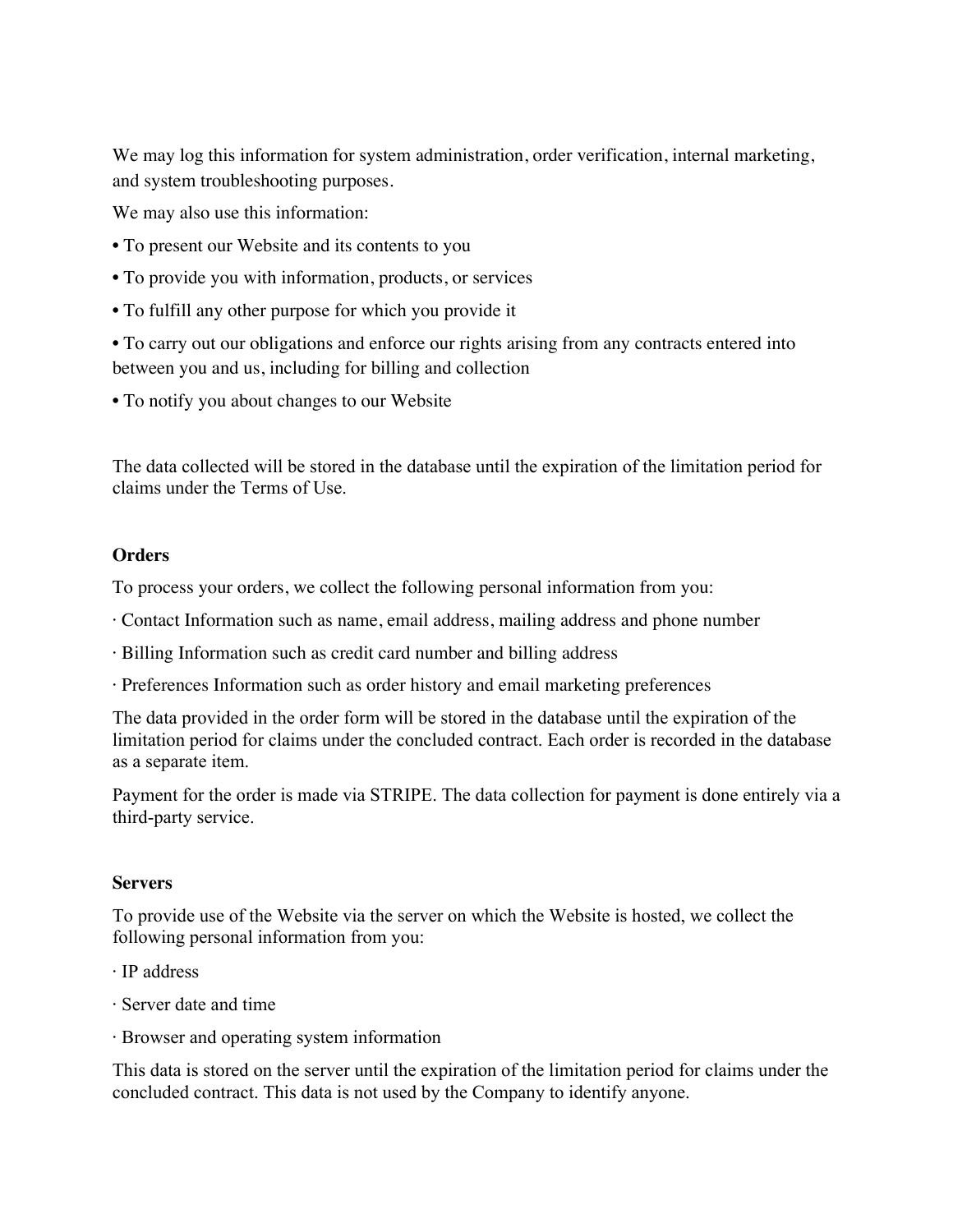#### **User Accounts**

To provide a user account, we collect the following personal information from you:

· Contact Information such as name, email address, mailing address and phone number

The data provided in the account form will be stored in the database until the expiration of the limitation period for claims under the concluded contract. You can modify data included in your account at any time using the options available after logging in to your account. You can delete your account at any time, which will also result in the removal of your personal data from the database.

# **Contact Forms**

To fulfill your contact form requests, we collect the personal information contained in the contact form. The data provided in the account form will be stored in the database until the expiration of the limitation period for claims under the concluded contract.

# **2. Mobile Services**

We may also collect non-personal information from your mobile device if you access the Website from your phone. Examples of information that may be collected and used include your geographic location, how you use the mobile site, and type of device. The data collected will be stored in the database until the expiration of the limitation period for claims under the Terms of Use.

# **3. Email Communications**

We may use your email to deliver our daily newsletter, as well as for other promotional purposes.

Email messages we send you may contain code that enables our database to track your usage of the emails, including whether the email was opened and what links (if any) were clicked. The data collected will be stored in the database until the expiration of the limitation period for claims under the Terms of Use.

You may indicate your preference to opt out of receiving promotional communications by following the unsubscribe instructions provided in the promotional email you receive or by contacting us directly at jenna@simplynurtured.ca.

You acknowledge that it may take up to 10 days for us to process an opt-out request.

Please note that you cannot opt out of receiving transactional emails related to your account with us.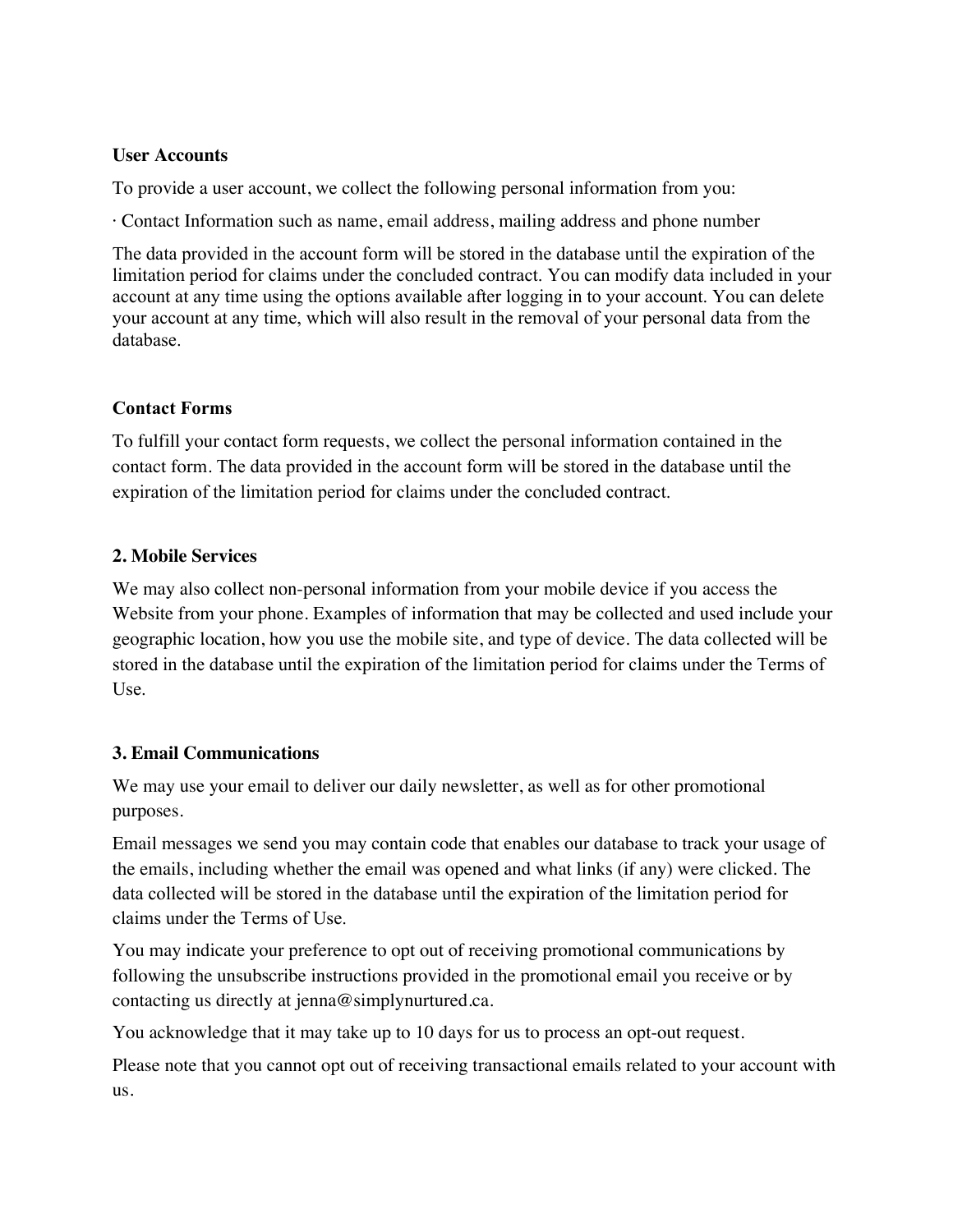## **4. Cookies and Other Tracking Technologies**

We use cookies to ensure proper functionality of the website and for the following purposes:

- Keeping track of your preferences
- Operation of the cart and the ordering process
- Providing a user account
- Recording the acceptance of the Terms of Use
- Providing support
- Tracking website statistics, such as number of visitors, type of operating system and web browser used, time spent on the website, visited subpages, etc.

The data collected will be stored in the database until the expiration of the limitation period for claims under the Terms of Use.

For this purpose, we may use a third-party website. The use of third-party services involves the implementation of the tracking code provided by the third-party service into our website's code. This code is based on cookies but may also use other tracking technologies. In this regard, collected information is completely anonymous and does not allow your identification.

You may refuse to accept browser cookies by activating the appropriate setting on your browser. However, if you select this setting you may be unable to access certain parts of our Website.

## **5. Information Sharing**

We will share your personal information with third parties only in the ways that are described in this privacy statement.

We do not sell your personal information to third parties and we do not authorize the collection of our visitors' personally identifiable information by any third parties for the third parties' use.

We may also disclose your personal information:

- To our subsidiaries and affiliates
- To contractors, service providers, and other third parties we use to support our business
- To a buyer or other successor in the event of a merger, divestiture, restructuring, reorganization, dissolution, or other sale or transfer of some or all of Company's assets, whether as a going concern or as part of bankruptcy, liquidation, or similar proceeding, in which personal information held by Company about our Website users is among the assets transferred
- To fulfill the purpose for which you provide it
- For any other purpose disclosed by us when you provide the information
- To comply with any court order, law, or legal process, including to respond to any government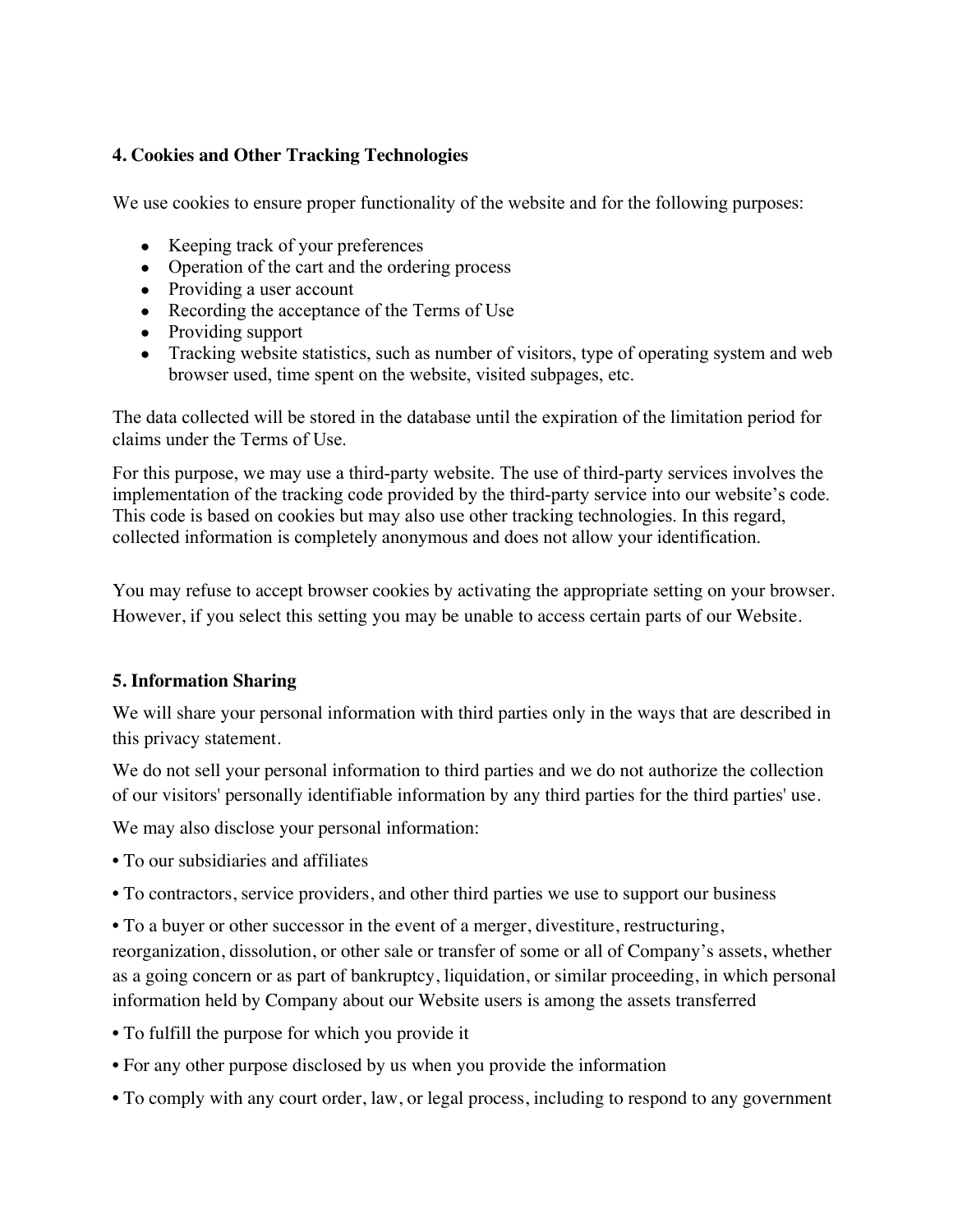or regulatory request

• To enforce or apply our terms of use and other agreements, including for billing and collection purposes

• If we believe disclosure is necessary or appropriate to protect the rights, property, or safety of Company, our customers, or others

# **6. Personal Data**

The Administrator of your personal data is Simply Nurtured, 1001 – 544 Blackthorn Road NE, Calgary, Alberta, T2K 5J5.

You have the following rights concerning our processing of your personal data:

- 1. The right to request access to your personal data as well as its rectification, removal or restriction of processing
- 2. The right to object to the processing
- 3. The right to transfer data
- 4. The right to withdraw consent for the processing of personal data for a specific purpose
- 5. The right to bring a complaint to the supervisory authority in connection with the processing of personal data

We may refuse to exercise certain rights from those indicated above in a situation where the implementation of a given right would be in conflict with the legitimate purpose of the data we process. For example, we may refuse to delete personal data specified in your order until the expiration of the limitation period for claims under the concluded contract.

We entrust the processing of personal data to the following entities:

- 1. WIX in order to operate the website
- 2. GOOGLE ANALYTICS– to process website analytics
- 3. MAILCHIMP in order to provide an email newsletter
- 4. PAYPAL /STRIPE in order to process order payment
- 5. PRACTICE BETTER- in order to use the services of an external accounting office which processes the data included in invoices AND for booking of consultations
- 6. THINKIFIC in order to operate a membership platform and online teaching courses

In connection with the use of these third-party entities, personal data may be transferred to another country.

# **7. Security**

We follow generally accepted industry standards to protect the personal information submitted to us, both during transmission and once we receive it. However, no method of transmission over the Internet, or method of electronic storage, is 100% secure. Therefore, we cannot guarantee its